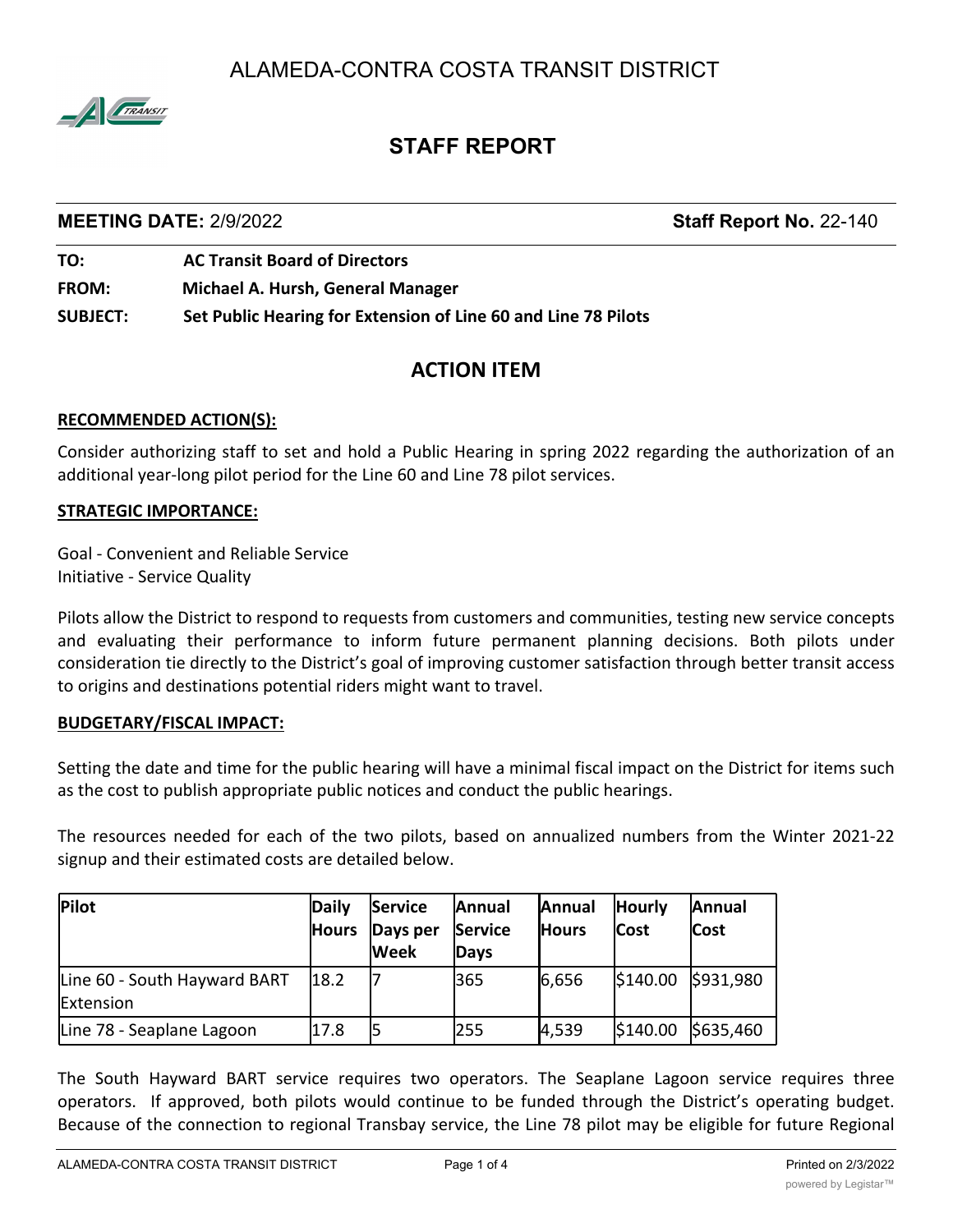Measure 3 funding when that source becomes available.

#### **BACKGROUND/RATIONALE:**

Section B.1.e of Board Policy No. 544 allows the District to operate pilot services for no more than 12 months before conducting a public hearing in accordance with Board Policy No. 110 (Public Hearing Process for the Board of Directors) and conducting a Title VI Service Equity Analysis per Board Policy No. 518 (Title VI and Environmental Justice Service Review and Compliance Report). This allows the District to test new service options and gather real-world feedback before making a commitment to include them in the network longterm. If staff requires more time to evaluate these pilots - a possibility given the pandemic - a separate public hearing may be conducted before the end of the 12-month mark for each line.

The pilots depicted below are currently under consideration for continuation past the one-year mark in compliance with AC Transit Board policies and Federal Transit Administration requirements.

#### Line 60 Pilot

Since Line 22 was eliminated in 2017 to improve frequency on the other lines with which it overlapped, students and administrators at Chabot College have been requesting a direct connection between the South Hayward BART Station and Chabot College via Tennyson Road. In December 2021, Line 60 was extended from Chabot College along Hesperian Boulevard and Tennyson Road to the South Hayward BART Station as a oneyear pilot that would address those concerns.

#### Line 78 Pilot

In August 2022, the Water Emergency Transportation Authority (WETA), which operates the San Francisco Bay Ferry, opened their new ferry terminal at Seaplane Lagoon in Alameda Point with robust direct service to San Francisco. AC Transit provides a peak-hour timed connection to the ferry terminal that operates across the island along Ralph Appezzato Memorial Parkway and Santa Clara Avenue and up to the Fruitvale BART Station. The alignment takes advantage of the new stops located in the Alameda Point development and serves as a first step toward 15-minute service planned at full build-out. Residents and employees now have a line connecting them to the ferry as well as back across the island to Webster and Park Street corridors. This overlay also provides critical additional capacity along the 51A corridor for those looking to make trips to and from Fruitvale BART and within Alameda.

The ongoing pandemic has had significant impacts on the District's service levels but has also led to changes in staff's approach to near-to-mid-term planning. When these pilots were approved by the Board, staff meant for a system-wide planning process to take place and a resulting new network to serve post-pandemic travel needs to be implemented in August 2022. However, given the arc of the pandemic and the rise of the Omicron variant, in November 2021, staff indefinitely delayed its planned network redesign to refocus on recovering the existing service network.

In the interim, these pilots have served as a near-term opportunity to respond to feedback from the community over the last several years about what works with the existing network and what does not. With near-term responsiveness in mind, staff is proposing a one-year extension of the Line 60 pilot until December 2023 and a one-year extension of the Line 78 pilot until August 2023. Staff hopes that with an additional year for the region to see more consistent demand patterns emerge, we will be able to better gauge success over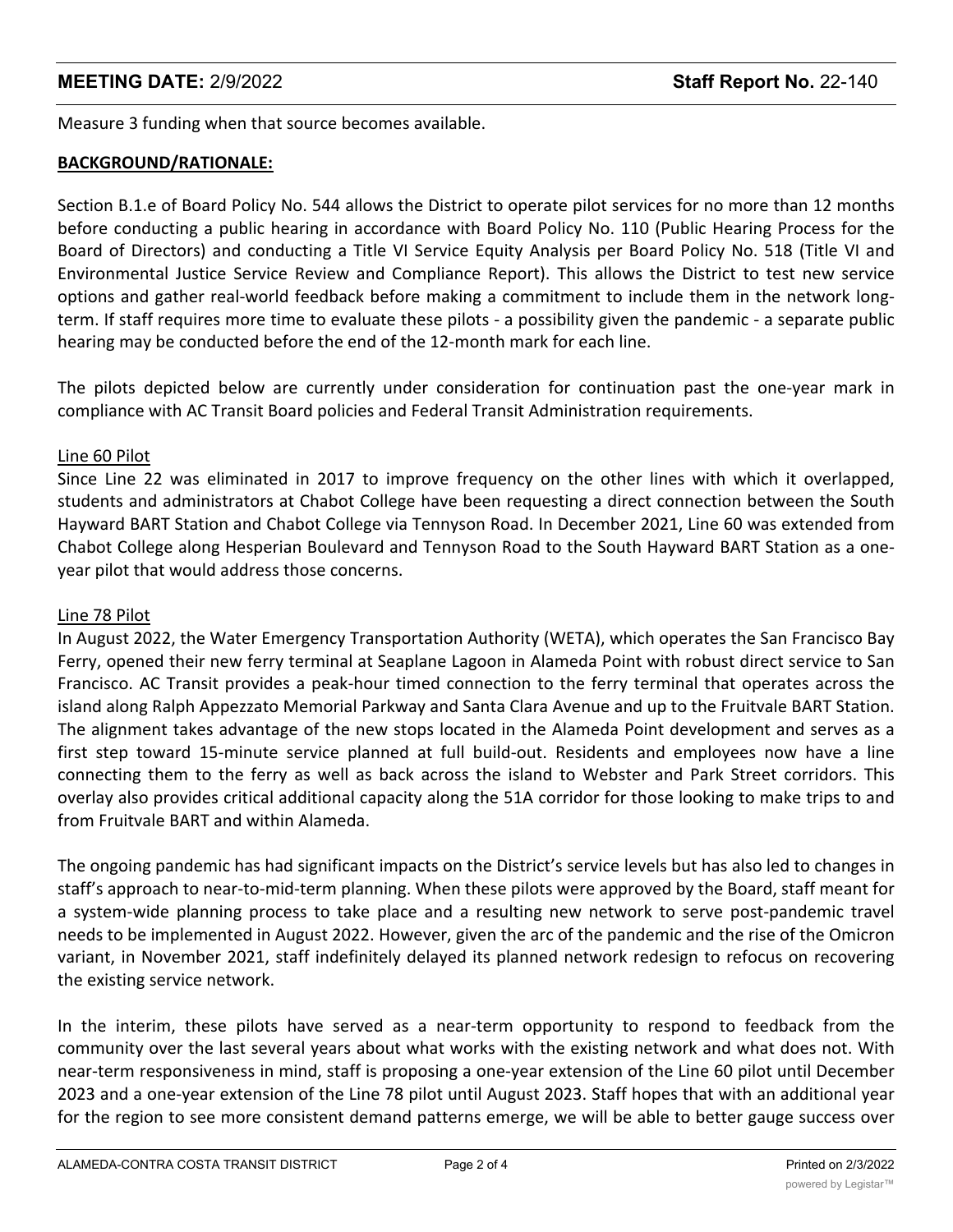## **MEETING DATE:** 2/9/2022 **Staff Report No.** 22-140

the long term.

In accordance with Board policies and federal compliance obligations, staff will undertake a Title VI major service change analysis for both service pilots, which will be presented along with the materials for the proposed public hearing.

### **ADVANTAGES/DISADVANTAGES:**

The advantages of these proposals are three-fold:

- 1) The proposals respond to issues raised by the communities we serve;
- 2) They serve as a nimbler way of trying out new ideas within the context of a pilot and can yield critical information about what works and what does not; and
- 3) Extending the evaluation period for these pilots will allow staff to better understand how they will integrate into the rest of the transit network as the region continues to emerge from pandemic market trends.

The primary disadvantage is these services require bus operators and funding. The District is on a path toward service recovery to pre-pandemic levels but is still significantly short of the levels the network required prepandemic. However, the pilots help in transit recovery by restoring service, improving key connections, serving key destinations and/or more efficiently serving commuters. As previously stated, these pilots are covered under the District's operating budget.

#### **ALTERNATIVES ANALYSIS:**

There were several alternatives considered to these lines, with the primary alternative being to not continue them. This alternative would save the District money and operators but would not be responsive to requests from customers and the community. A secondary alternative would be to bring a proposal forward to make these pilot service permanent. However, this alternative would not allow for flexibility and further assessment as the region emerges from the pandemic.

For the Seaplane Lagoon service, staff has long looked at Line 96 as an option for Seaplane Lagoon service but the ferry riders in Alameda are primarily east of Webster and Line 96 would not serve them at all, so a crosstown option was needed. Staff evaluated converting Line O trips from Transbay to ferry-serving trips but elected to move forward with a new line to ensure Line O has capacity as the region recovers.

For the Line 60 extension, staff looked at reviving Line 22 but it would require as many as 14 operators to run and overlaps with service on every street on which it runs.

#### **PRIOR RELEVANT BOARD ACTION/POLICIES:**

Board Policy No. 110 Public Hearing Process for the Board of Directors Board Policy No. 518 Title VI and Environmental Justice Service Review and Compliance Report Board Policy No. 544 Service Adjustments Staff Report 21-255 Proposed Pilot Services Staff Report 21-311 Service Recovery Priorities Staff Report 21-508 Network Redesign Timeline Update